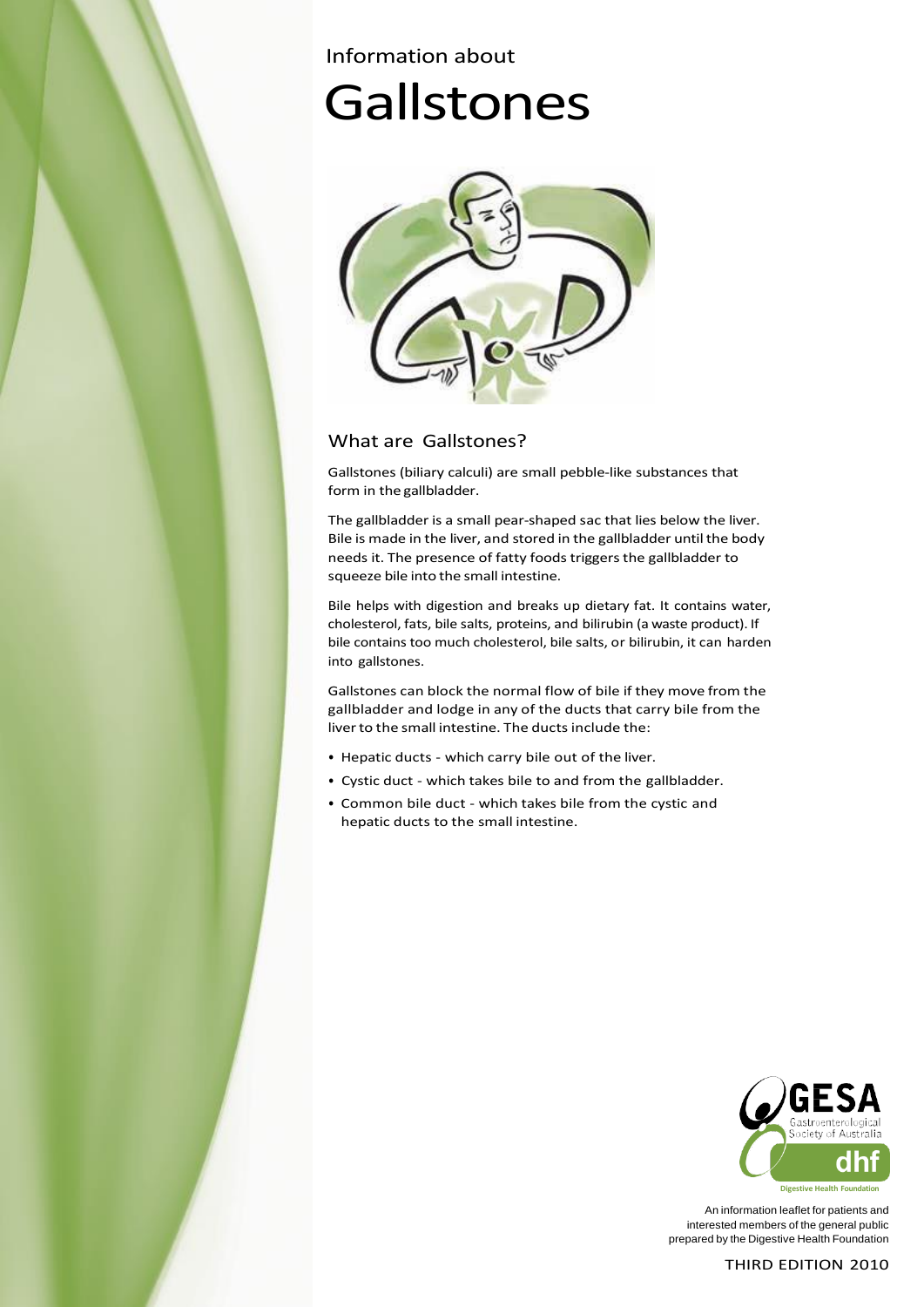# WhydoGallstonesform?

There is no single cause of gallstones. Gallstones can be as small as a grain of sand or as large as a golf ball. The gallbladder can develop just one large stone, hundreds of tiny stones, or a combination of the two. The three types of gallstones are cholesterol stones, pigment stones and mixed stones.

#### **Cholesterolstones**

If the liver produces too much cholesterol, cholesterol crystals may form in bile and harden to become stones. Cholesterol stones can grow to significant sizes, large enough to block bile ducts.

#### **Pigment stones**

Numerous, small dark stones form because of changes in other bile components or because the gallbladder fails to empty normally.

#### **Mixed stones**

These are the most common type and tend todevelop in batches. They are composed of cholesterol and salts.

Gallstones become more common with advancing age and can be found in up to 15% of people 50 years and over. They are more common in women than in men, in people who are overweight and in those with a family history of gallstones. People with diabetes, taking cholesterol lowering medicines or who lose a lot of weight quickly are also more at risk.

## What symptoms do Gallstones cause?

In most cases gallstones don't cause any problems, and 7 out of 10 people have no symptoms.

The most common symptoms include:

- Pain in the abdomen and back. Pain is generally infrequent but severe.
- Increase in abdominal pain after eating a fatty meal.

Most people with gallstones never have a serious complication. However, if stones are present for many years, about <sup>1</sup> in 10 people will develop jaundice (a yellow discolouration of the skin and whites of the eyes), pancreatitis or infections. Some of the specific complications relating to gallstones can include:

- **• Obstructive jaundice or cholestasis** A blockage of bile flow causes jaundice.
- **• Biliary colic**  An obstruction of the cystic duct (the neck of the gallbladder) resulting in severe pain and fever. No inflammation is present.
- **• Cholecystitis** Inflammation of the gallbladder. A secondary infection may be present. Nausea and vomiting may also occur.
- **• Cholangitis**-Inflammationofthebileduct.Mayoccur if the bile ducts become blocked and subsequently infected with bacteria from the small intestine.
- **• Pancreatitis**-Occasionally,stonesatthelowerendof the duct cause inflammation of the pancreas gland, a very painful condition.
- **• Gallstone ileus** Gallstones obstruct the small or large intestine.

These complications often require urgent treatmentin hospital, but preventive surgery is rarelyadvisable.

Indigestion, fullness, nausea and fatty food intolerance are not due to gallstones, and won't be improved by surgery.



The most common symptom is episodes of moderate or severe pain in the upper abdomen or back.

## How are Gallstonesdiagnosed?

The first investigation is usually an ultrasound study, a painless and relatively simple test that is highly accurate in locating stones in the gallbladder.

Further investigation may be needed if complications occur, or if stones in the bile duct are thought likely. For example, ERCP (endoscopic retrograde cholangiopancreatography) may be needed to locate and remove bile duct stones. In ERCP, a flexible tube called an endoscope is passed through the oesophagus and stomach into the small bowel, dye is injected into the bile duct and then x-rays are taken.